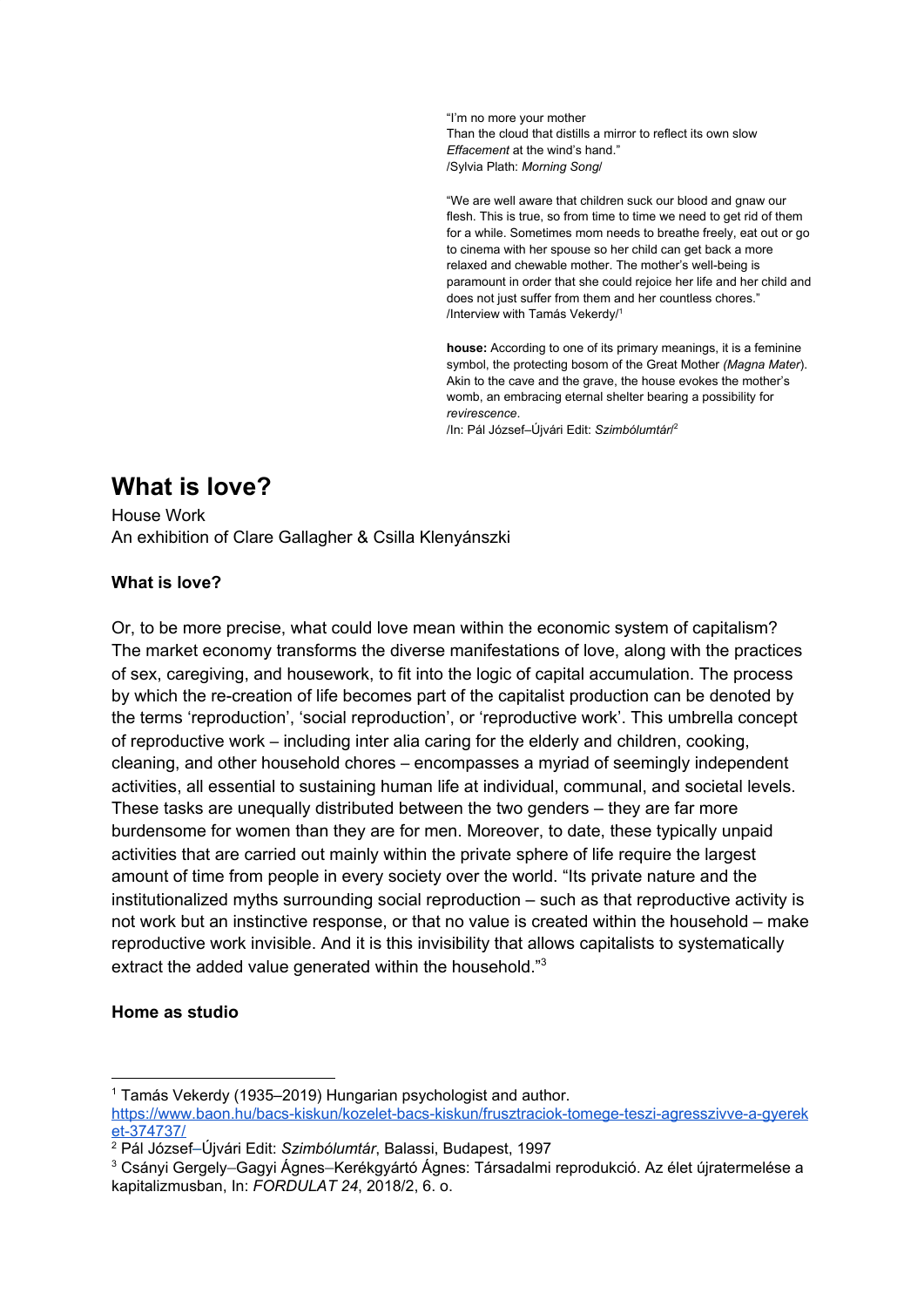Through their series of photographs presented at the *House Work* exhibition, Clare Gallagher and Csilla Klenyánszki provide an insight into their own homes, into the intimate environments and scenes in which they live their daily lives, simultaneously operating two roles – the mother's and the photographer's. Their pictures, the evidence of their artistic practice that even traditional economic theories readily accept as productive work, manage to make some of their various reproductive activities visible showing them through homely window panes, familiar bathroom doors, completely mundane objects like cleaning supplies, crumpled paper balls, boxes, books, clotheshorses, ladders, tissues, glasses, and houseplants that are numerous props of invisible work. Being practising mothers, parenthood, their children, home events, and the family home's objects became their central themes, whilst the time and space they set aside for artistic creation got almost entirely merged with their everyday lives. The studio, this classic topos of art history usually embodying the master's genie in every square centimeter, appears under a slightly different angle at Klenyánszki and Gallagher. It is the entire house that has become a creative space, where, instead of work sketches, equipment for photography, laboratory supplies, and shelving systems jam-packed only with high-impact art books, the living space of a family can be seen. In this manner, via the interior details they chose to showcase, we can get an insight into both their artistic lives and the private microcosms of their families.

#### *Pillars of Home* **– a playful race against time**

The arrival of their child(ren) rearranged the studios and living spaces of both photographers, and concomitantly their disposition of time. Csilla Klenyánszki engaged the theme of this transformation 4 in many of her works, including her *Pillars of Home* project. The series features 98 images of balancing pieces that the photographer built and shot in her own home – sometimes putting herself as well inside the compositions – during those thirty-minute windows while her baby boy was asleep. She and her partner live in the Netherlands as expats; thus when the child was born, they had nobody from the extended family around to help, and since the daycare was too expensive for them, they did not have the opportunity to share the parental tasks with anyone. For one year and a half after their infant was born, the living room, the kitchen, the bedroom, and even the stairs became a studio for Klenyánszki in the short working sessions scheduled by the biorhythm of the baby. Besides this basic pressure of time, her creative work was also regulated by the requirement of undisturbed *stillness*, because if something crashed, the baby could wake up and "the studio would have vanished right away." So the images of the *Pillars of Home* series are literal still lifes showing attributes surrounding the young mother who has just recently entered adulthood from household cleaners through sports equipment and the artist's own body, shakily towering on each other in the most absurd situations. The composition on the verge of collapsing as a symbol of temporality and human thrown-ness into transiency<sup>5</sup> is also present in a number of Dutch and Flemish still lifes that are antecedents of

<sup>&</sup>lt;sup>4</sup>Kl[e](http://www.klenyanszki.com/mothers-in-arts/introduction)nvánszki initiated the Mothers in Arts [Residency](http://www.klenyanszki.com/mothers-in-arts) program in 2016. The project was based on the public domain know-how created by artist Lenka Clayton for *An Artist Residency in Motherhood [\(ARIM\)](http://www.artistresidencyinmotherhood.com/)*, which is an on-line art residency project developed specifically for mothers. With the support of the Mondriaan Fonds, Klenyánszki made this unusual program happen in real life in Amsterdam over a period of three months. Ninety people from all over the world applied to the open call, three of whom were eventually chosen to join the *Mothers in Arts Residency* event. During the trimester spent together, everyone was working on a separate project; the daycare was at the Klenyánszki's home; they organized an exhibition and a studio visit and also made a documentary film.

<sup>&</sup>lt;sup>5</sup> Cf. artists from Willem [Claesz](https://www.rijksmuseum.nl/en/collection/SK-A-4830) Heda, through the [Fischli](https://hu.pinterest.com/pin/210754457532965541/?lp=true) & Weiss and the Lernert & [Sander](http://lernertandsander.com/silent-night/) duos.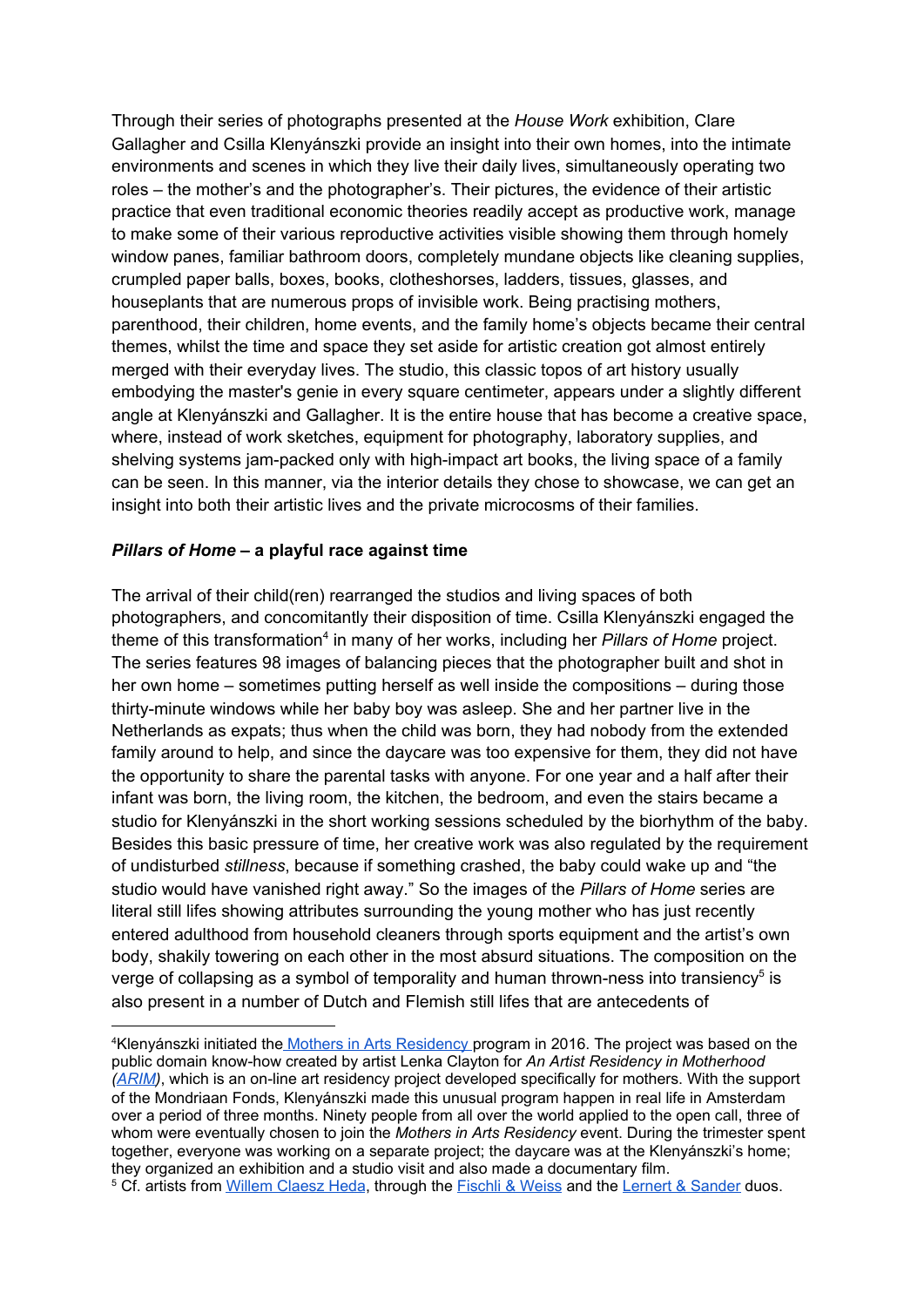Klenyánszki's work in art history. In the ludic settings of *Pillars of Home*, the strange, enigmatic positions of the objects also refers to the tense state of the juggler, who is this time the mother, trying to balance between her most important duties.

# *The Second Shift* – **a collection of visual poems on reproductive work**

In her work both as an artist and a university lecturer,<sup>6</sup> Clare Gallagher deals with everyday home experiences that she observes, records, contextualizes, interprets, and then shares in various forms. After the birth of her first child, she directed her focus of attention within this domain towards the human condition of being a mother and the pile of household duties towering before a mother like a pillar. 7 In *The Second Shift* project on display, she, a full time working mother of two, reflects on the never ending grind of her second shift as a manager in charge of her family's household, raising the children, doing the laundry, washing the dishes, cooking the meals, and cleaning the house. To this day, with rare exceptions, the full responsibility of all of that falls to the lot of the mother in the nuclear family, leading to gender inequality and resentment over being treated unequal.<sup>8</sup> "[It's a] quietly angry book,"<sup>9</sup> Gallagher describes the volume made out of *The Second Shift* project, in which the multi-genre pictures and various texts about household chores are organized following a poetic principle. This project includes still lifes too, however, Gallagher's attitude is radically different from Klenyánszki's – she does not do staged photography or arrange scenes, instead, like a professional observer, she aims to visually record her environment with the simplest instrument causing the least disturbance possible.<sup>10</sup> Her photographic attitude combines the mother's attention to intimate situations, significant moments, and emotions with a distanced, anthropologist-like attitude. Gallagher documents her invisible work at home from the position of the participant-observer avoiding influencing her environment or the behavior of her children. Although, while documenting, she never intends to convince people about the objectivity of the things represented, rather she wants to picture the way she experiences these moments as a mother and a photographer. *The Second Shift* is a lyrical documentary work<sup>11</sup>, telltale of the personal perspective of its maker in each piece.

<sup>&</sup>lt;sup>6</sup> A photography lecturer since 2003, Gallagher teaches on the BA and MFA programmes at the Belfast School of Art, Ulster University. She recently completed a PhD using photography and video to research the hidden work of home and family.

<sup>7</sup> In addition to her latest project *The Second Shift* she deals with the same subject in her previous work *Domestic Drift*: "*Domestic Drift* is concerned with everyday life - the ordinary activities, states of mind and conditions of existence that fill time outside the moments of drama and spectacle. It examines the sense of ordinariness inherent in the repetitive, habitual work of home while trying to appreciate the experience as simultaneously mundane and precious." Source: <https://www.claregallagher.co.uk/domestic-drift>

<sup>&</sup>lt;sup>8</sup> "I grew up in the 1970s. My generation were told that we were equal and that, if we worked hard enough, we would be as good as anyone, so we applied ourselves. Instead, we have the illusion of equality. There is a silence about that still – not least because it suits half the population to help prop up a system that maintains that illusion." In: 'Even dust can be interesting': the woman who photographs housework, In: The Guardian

[https://www.theguardian.com/artanddesign/2020/jan/05/even-dust-can-be-interesting-clare-g](https://www.theguardian.com/artanddesign/2020/jan/05/even-dust-can-be-interesting-clare-gallagher-photographs-housework) [allagher-photographs-housework](https://www.theguardian.com/artanddesign/2020/jan/05/even-dust-can-be-interesting-clare-gallagher-photographs-housework)

<sup>&</sup>lt;sup>9</sup> Ibid.

 $10$  "I'm not into all the masculine stuff of big, expensive toys. I could as easily make work on a phone with a camera. Essentially, I want a tool that doesn't get in the way. I'm really not interested in the status of the camera."

<sup>11</sup> Cf. artists from photographers like Walker Evans, Helen Levitt, Rinko Kawauchi, etc. to lyrical documentary filmmakers including Chris Marker, and Humphrey Jennings.